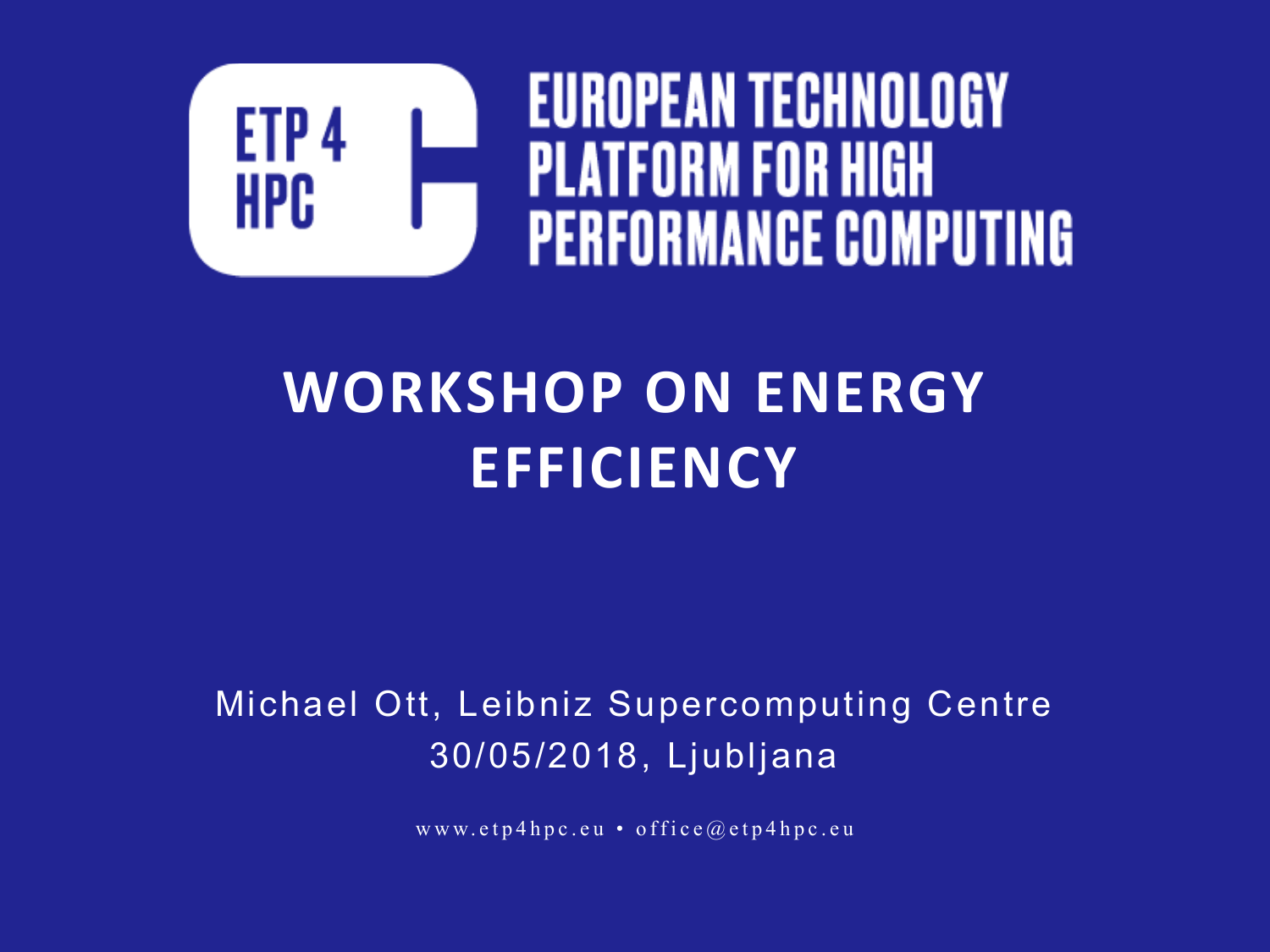#### **AGENDA**

| 14:30 | Welcome & Report on EE HPC WG                                                                                      | Michael Ott, LRZ                        |
|-------|--------------------------------------------------------------------------------------------------------------------|-----------------------------------------|
| 14:50 | 100% Warm-water Cooling with CoolMUC-3                                                                             | <b>Axel Auweter, Megware</b>            |
| 15:15 | The Mont-Blanc 3 Project                                                                                           | <b>Etienne Walter, Atos</b>             |
| 15:40 | <b>Coffee Break</b>                                                                                                |                                         |
| 16:00 | The Global Extensible Open Power Manager - GeoPM                                                                   | <b>Matthias Maiterth, LMU&amp;Intel</b> |
| 16:25 | MULTITHERMAN: Out-of-band High-Resolution Power and Performance<br><b>Monitoring Support for Big-Data Analysis</b> | Antonio Libri, ETH                      |
| 16:50 | Q&A and Wrap-Up                                                                                                    |                                         |

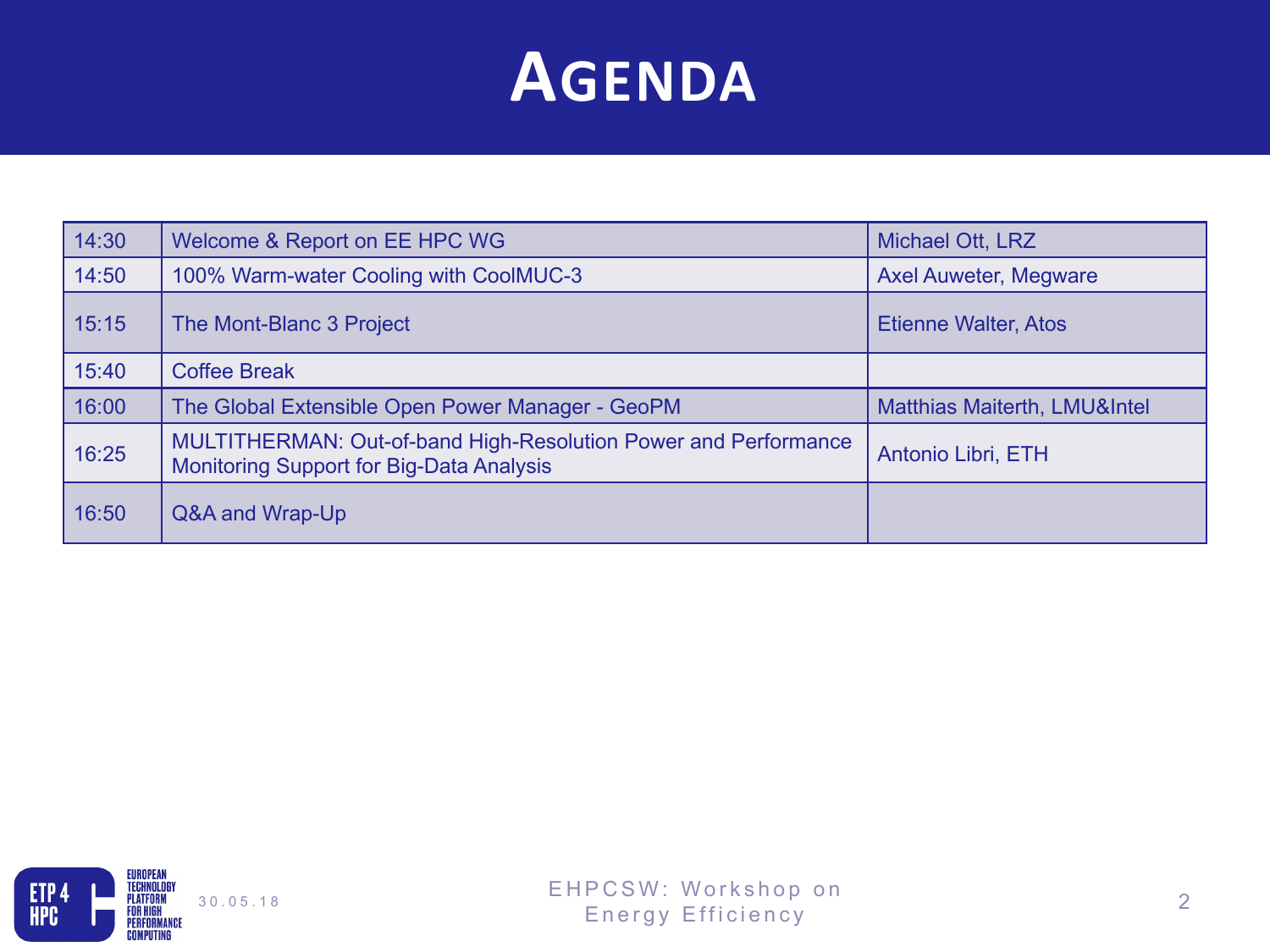# **ENERGY EFFICIENCY IN HPC**

- Moore's law is coming to an end
- Supercomputers are not becoming faster anymore, just wider
- Power envelope is increasing:
	- #1 Top500 11/2007: 2.3 MW
	- #1 Top500 11/2012: 8.2 MW
	- #1 Top500 11/2017: 15.4 MW
	- First Exascale systems will be ~30MW
- Every % increase in efficiency counts!

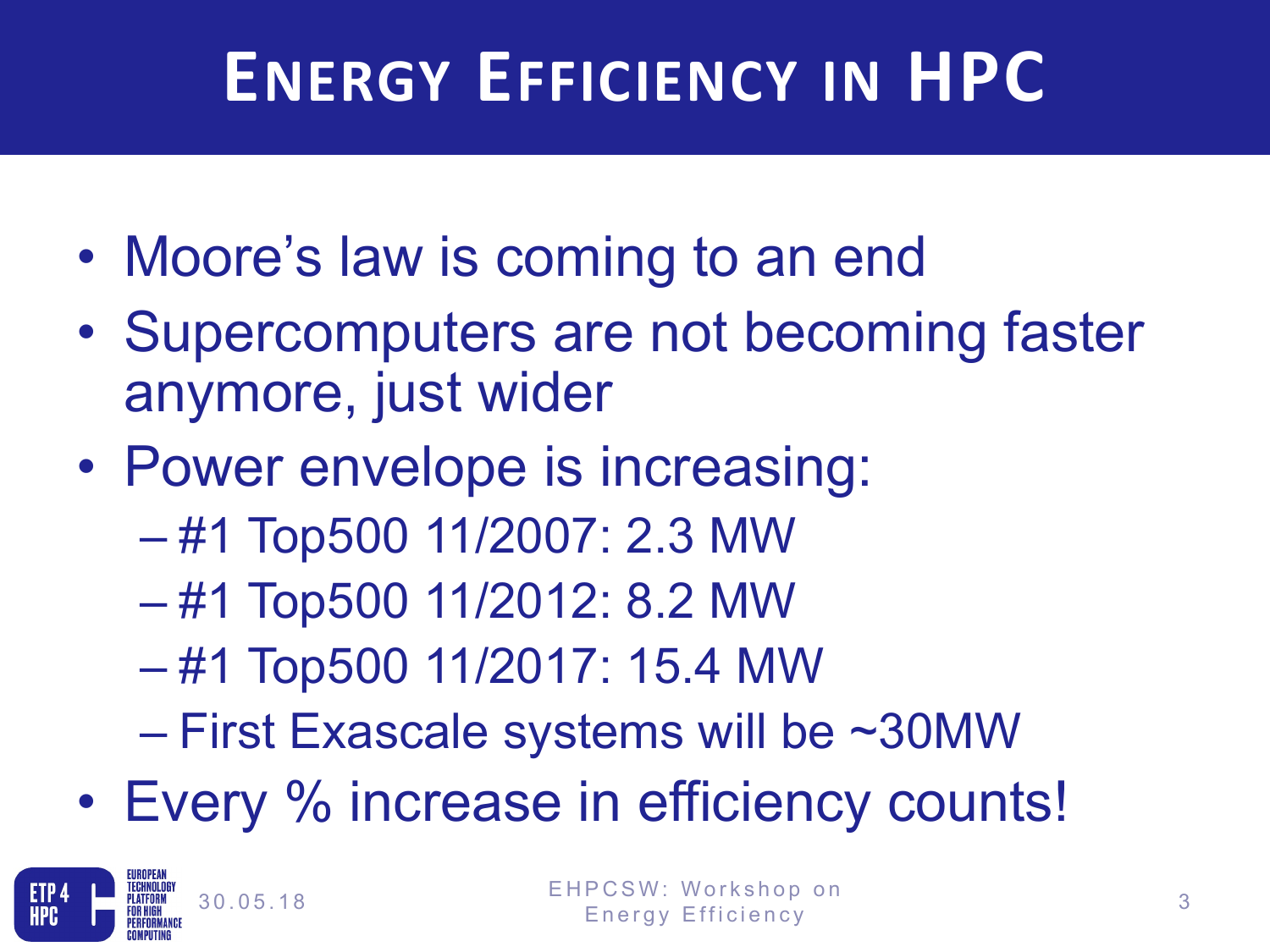#### **ENERGY CONSUMPTION AT LRZ**





30.05.18 EHPCSW: Workshop on Energy Efficiency <sup>4</sup>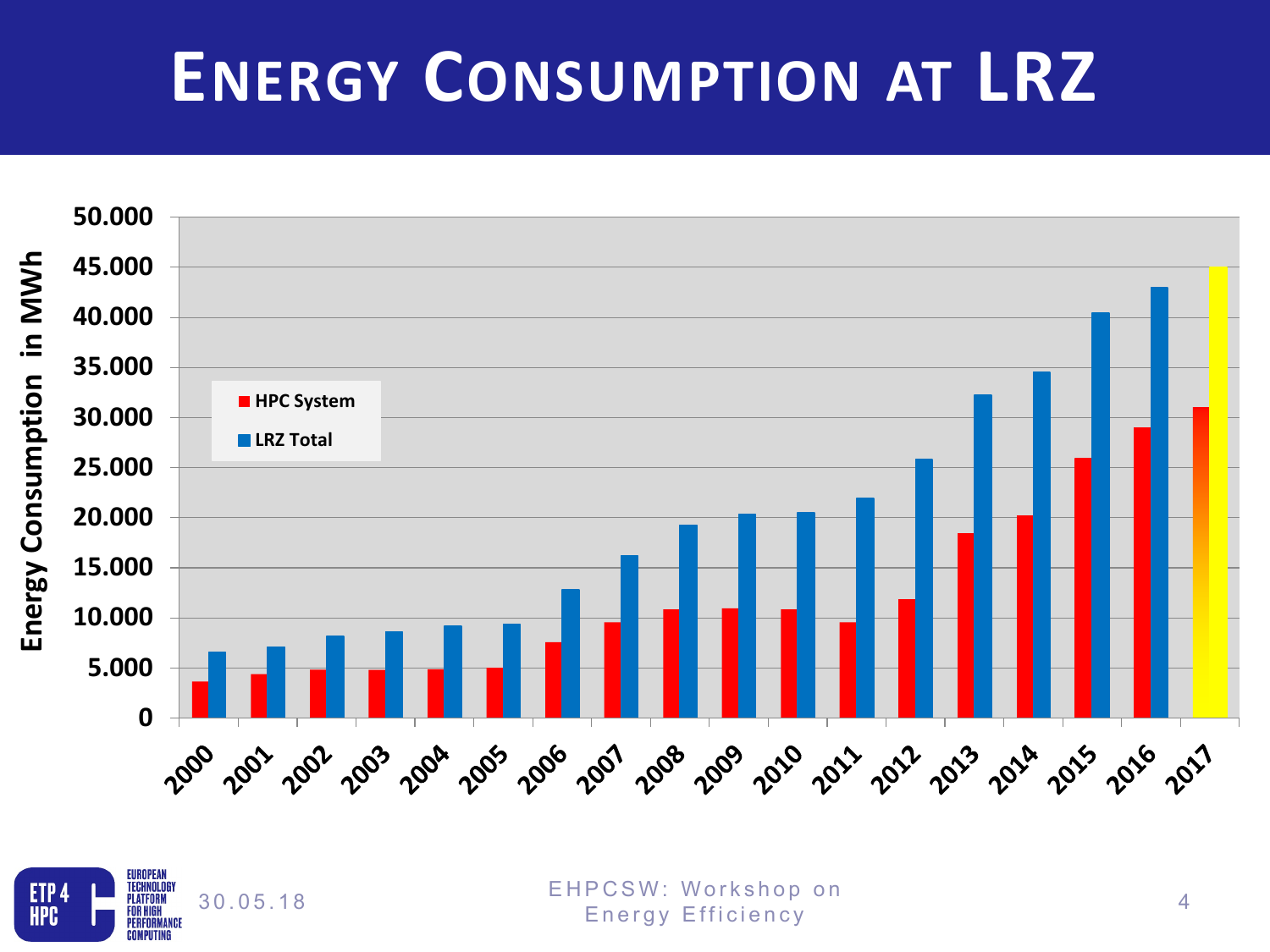#### **THE FOUR PILLAR MODEL**



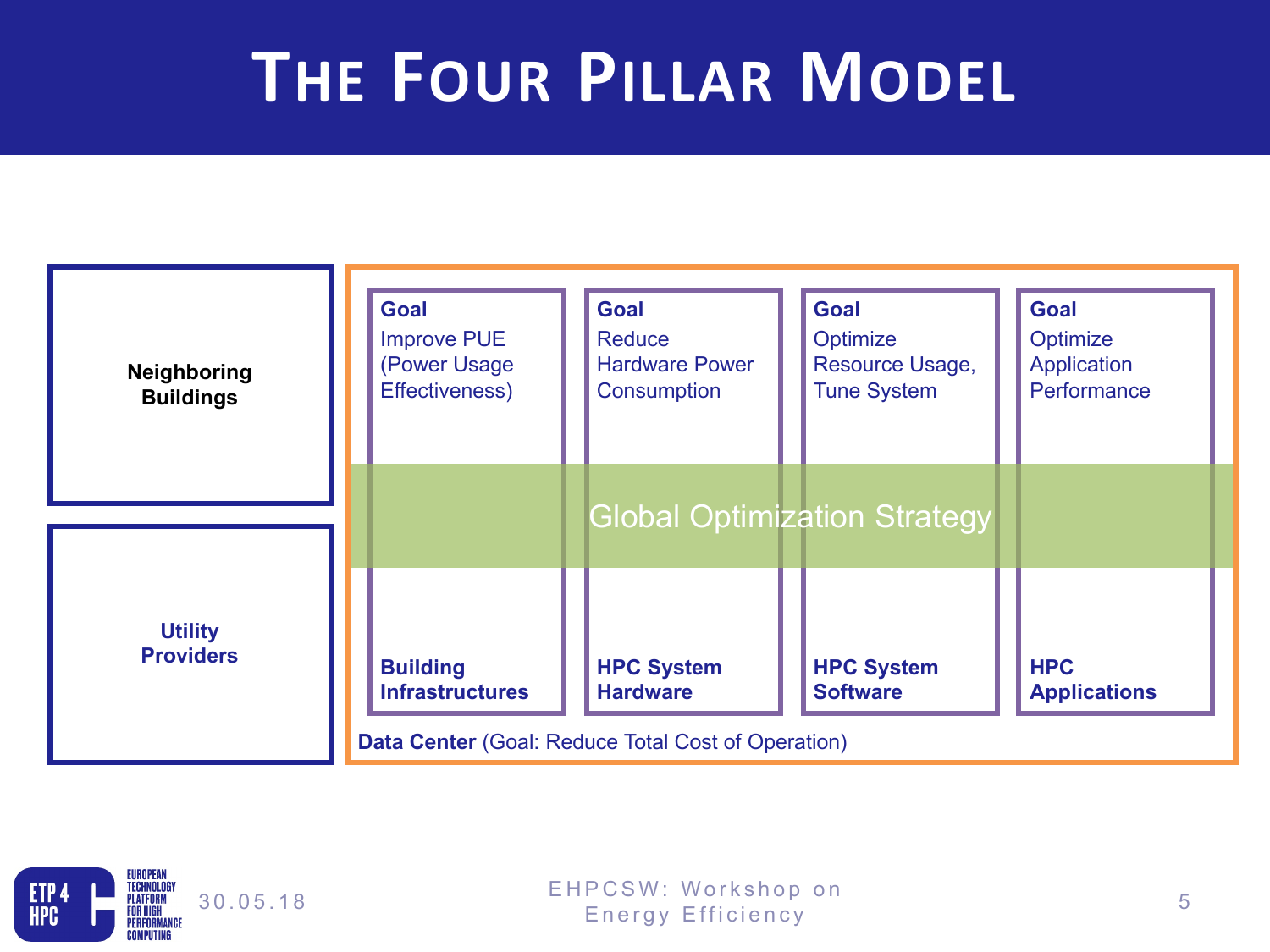#### **THE FOUR PILLAR MODEL**

| <b>Neighboring</b><br><b>Buildings</b><br><b>Utility</b><br><b>Providers</b> | • Reduce power<br>losses in power<br>supply chain<br>• Exploit possibilities<br>for using<br>compressor-less<br>cooling and use<br>energy-efficient<br>cooling tech<br>(e.g. direct | • Monitor energy<br>• Use newest<br>consumption of<br>semiconductor<br>compute systems<br>technology<br>• Use energy<br>and cooling<br>infrastructure<br>saving processor<br>and memory<br>• Use energy aware<br>technologies<br>system software<br>to exploit energy<br>Consider using<br>special hardware<br>saving features<br>or accelerators<br>of target platform | • Use most efficient<br>algorithms<br>• Use best libraries<br>• Use most efficient<br>programming<br>paradigm |
|------------------------------------------------------------------------------|-------------------------------------------------------------------------------------------------------------------------------------------------------------------------------------|-------------------------------------------------------------------------------------------------------------------------------------------------------------------------------------------------------------------------------------------------------------------------------------------------------------------------------------------------------------------------|---------------------------------------------------------------------------------------------------------------|
|                                                                              | liquid cooling)<br>• Re-use waste<br>heat of IT systems<br><b>Building</b><br><b>Infrastructures</b><br><b>Data Center</b> (Goal: Reduce Total Cost of Operation)                   | • Monitor<br>tailored for solving<br>specific scientific<br>and optimize<br>problems or<br>performance<br>of scientific<br>numerical<br>applications<br>algorithms<br><b>HPC System</b><br><b>HPC System</b><br><b>Hardware</b><br><b>Software</b>                                                                                                                      | <b>HPC</b><br><b>Applications</b>                                                                             |

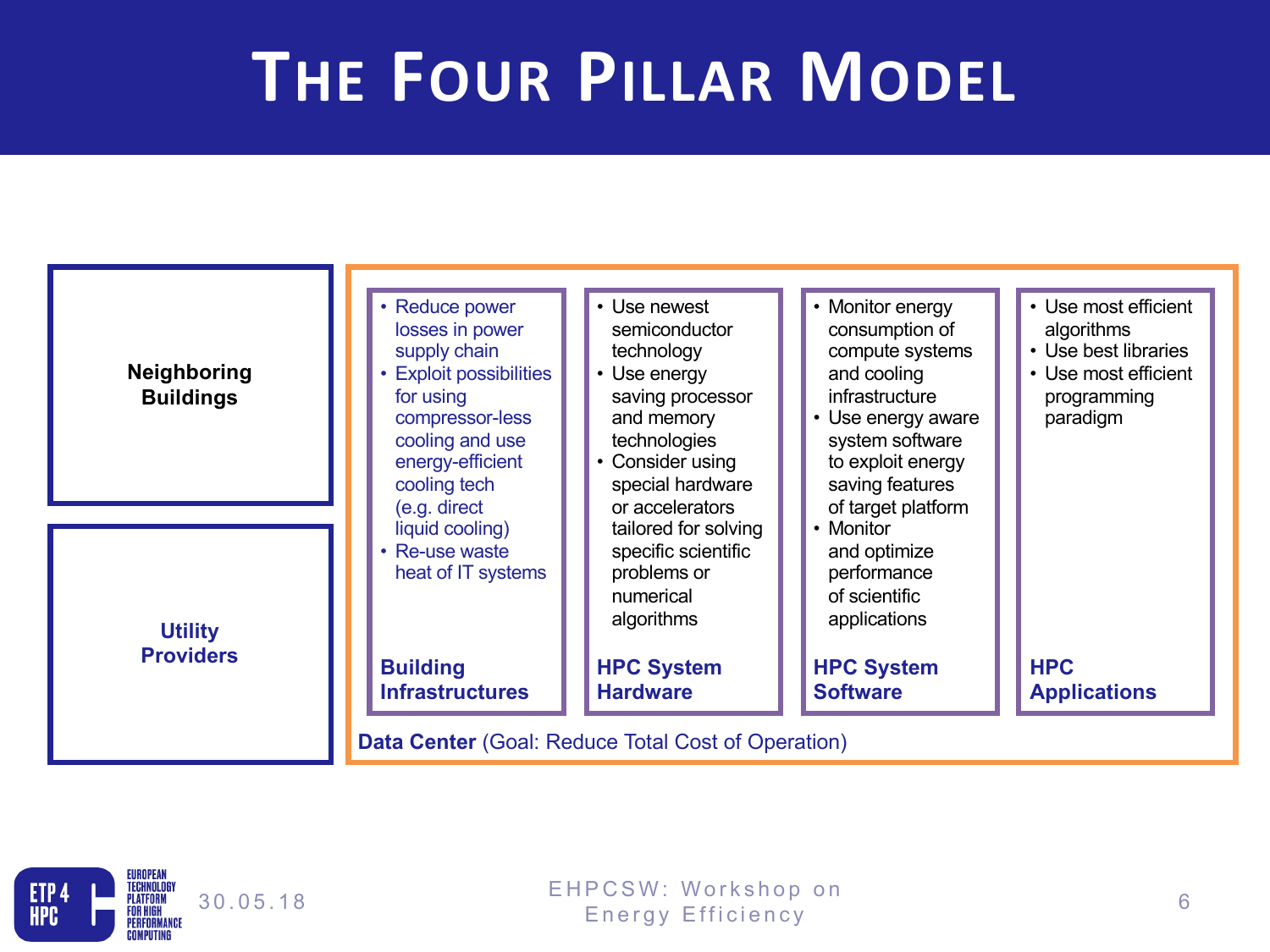### **ENERGY EFFICIENCY AT LRZ**

- Pioneer in direct-liquid hot-water cooling
- Heat re-use (heating, adsorption chillers)
- Energy-aware scheduling
- Broad instrumentation of all infrastructure
- DCDB: High frequency, high resolution monitoring and analysis

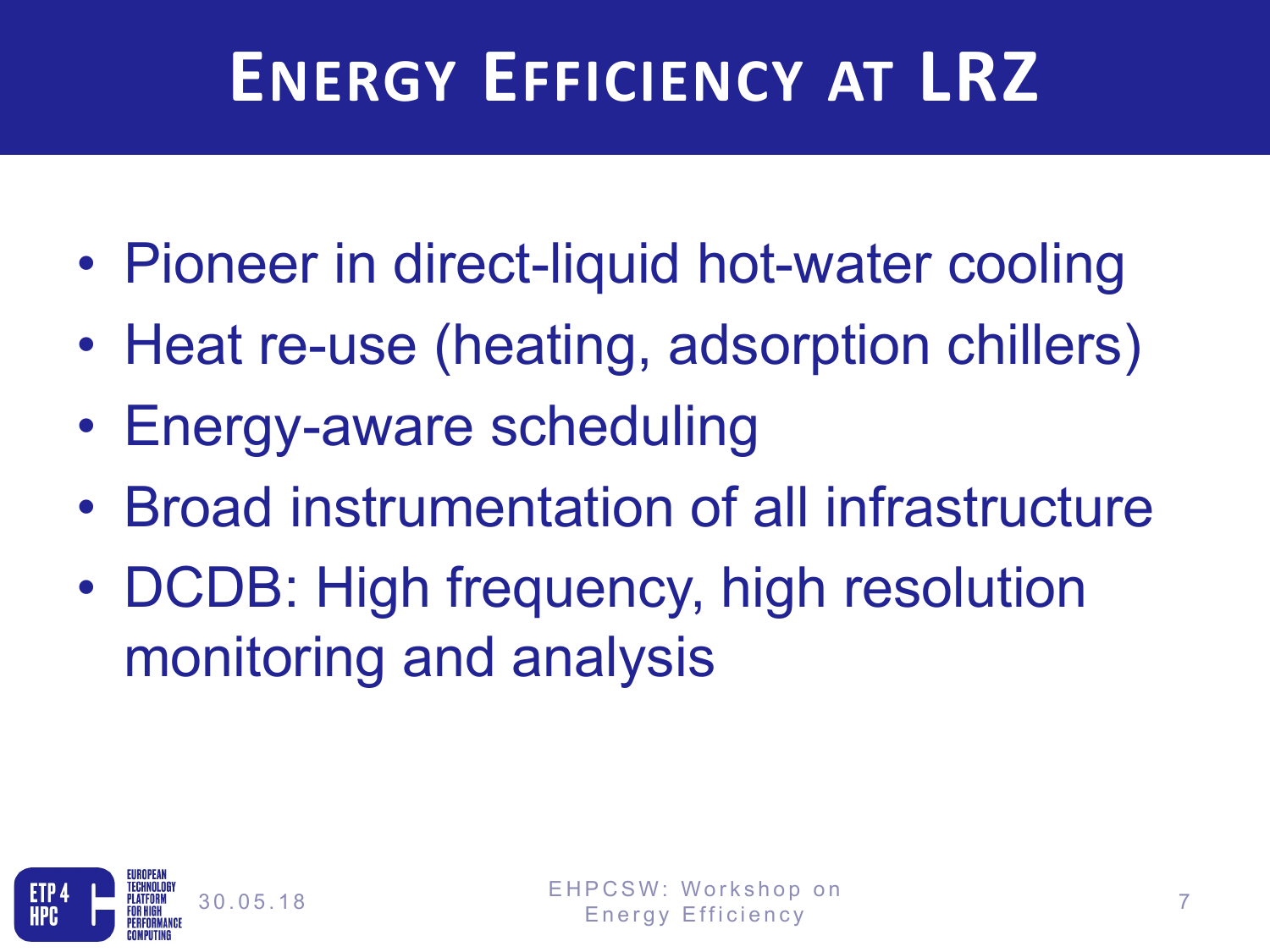#### **PIONEER IN HOT WATER COOLING**



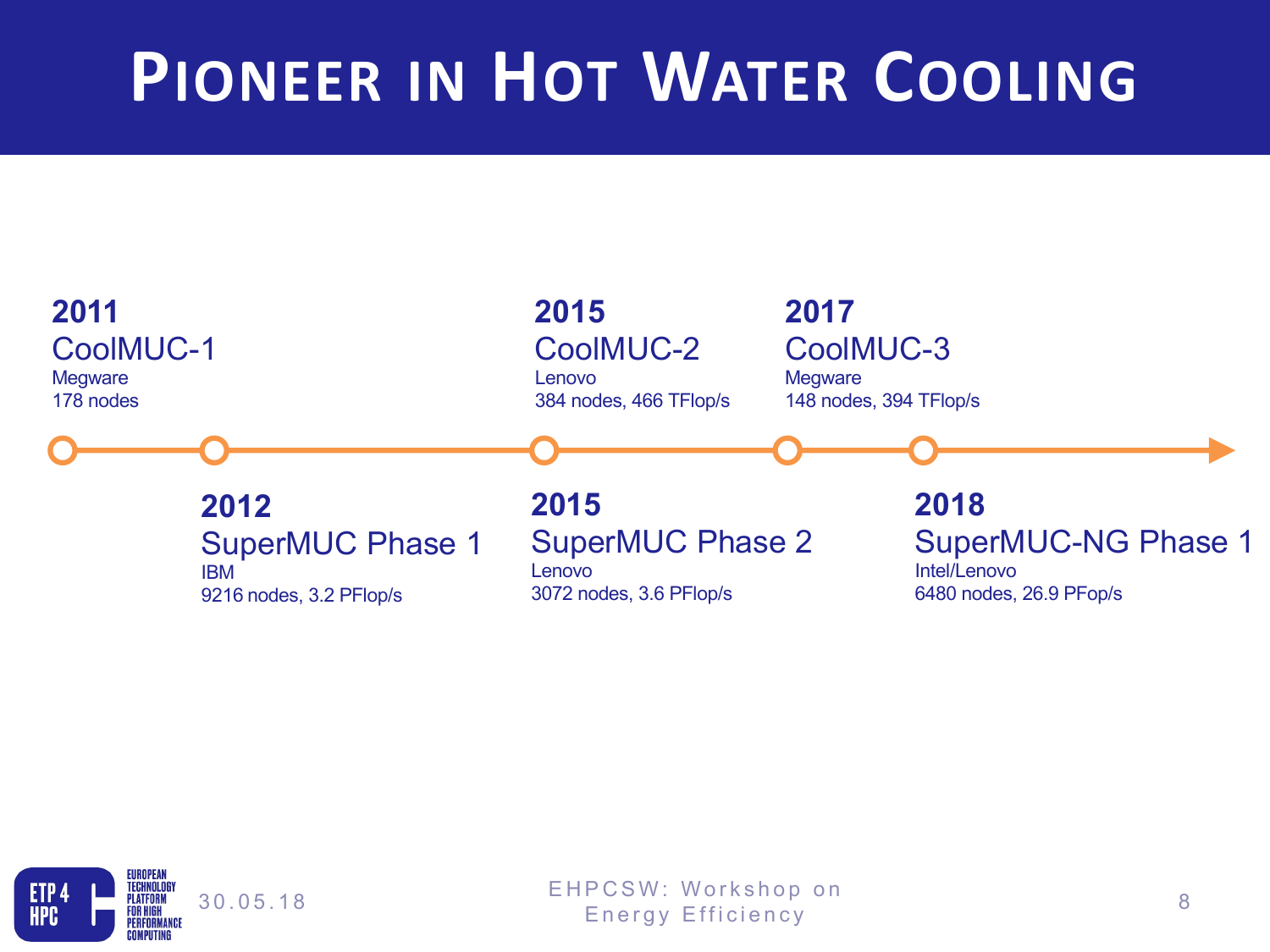#### **ETP4HPC WORKING GROUP ON ENERGY EFFICIENCY**

- Why
	- Many ETP4HPC members are active in the field of energy efficiency
	- Energy efficiency is a very European topic
	- Focus in Europe is different than in the US and EE HPC WG
- What
	- Bringing together like minded people
	- Fostering a pan-European network for collaboration
	- Sharing experience and lessons learned
- How
	- Workshops
	- Mailing list
	- Teleconferences

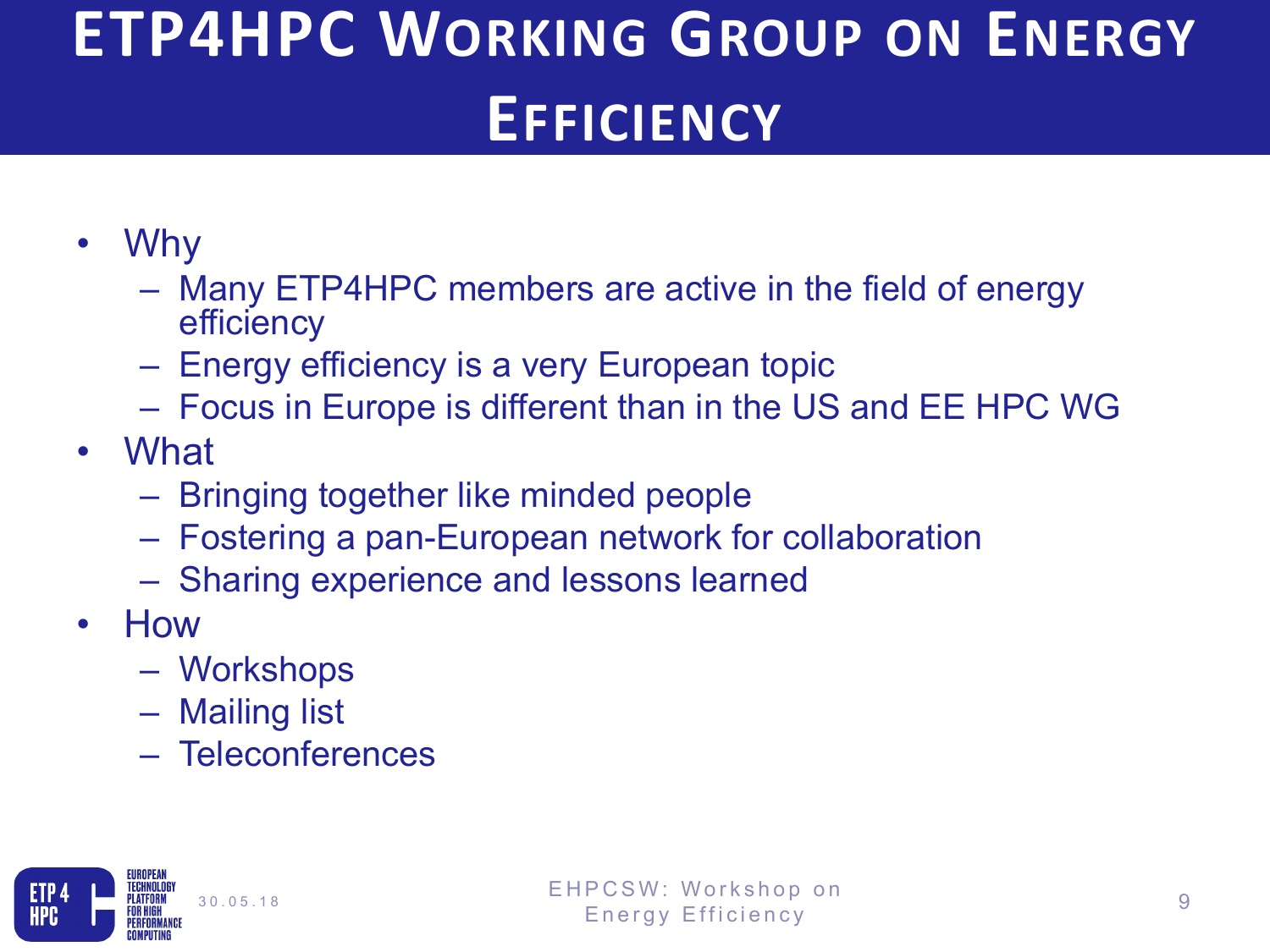# **EE HPC WG: IN A NUTSHELL**

#### Mobilize community to accelerate energy efficient HPC

- Explore innovative approaches
- Peer to peer exchange
- Share best practices
- Take collective action http://eehpcwg.llnl.gov natalie.jean.bates@gmail.com

**EE HPC WG**  $~1$   $~700$ **Members** 25+ countries 50% GOV 30% COM 20% EDU



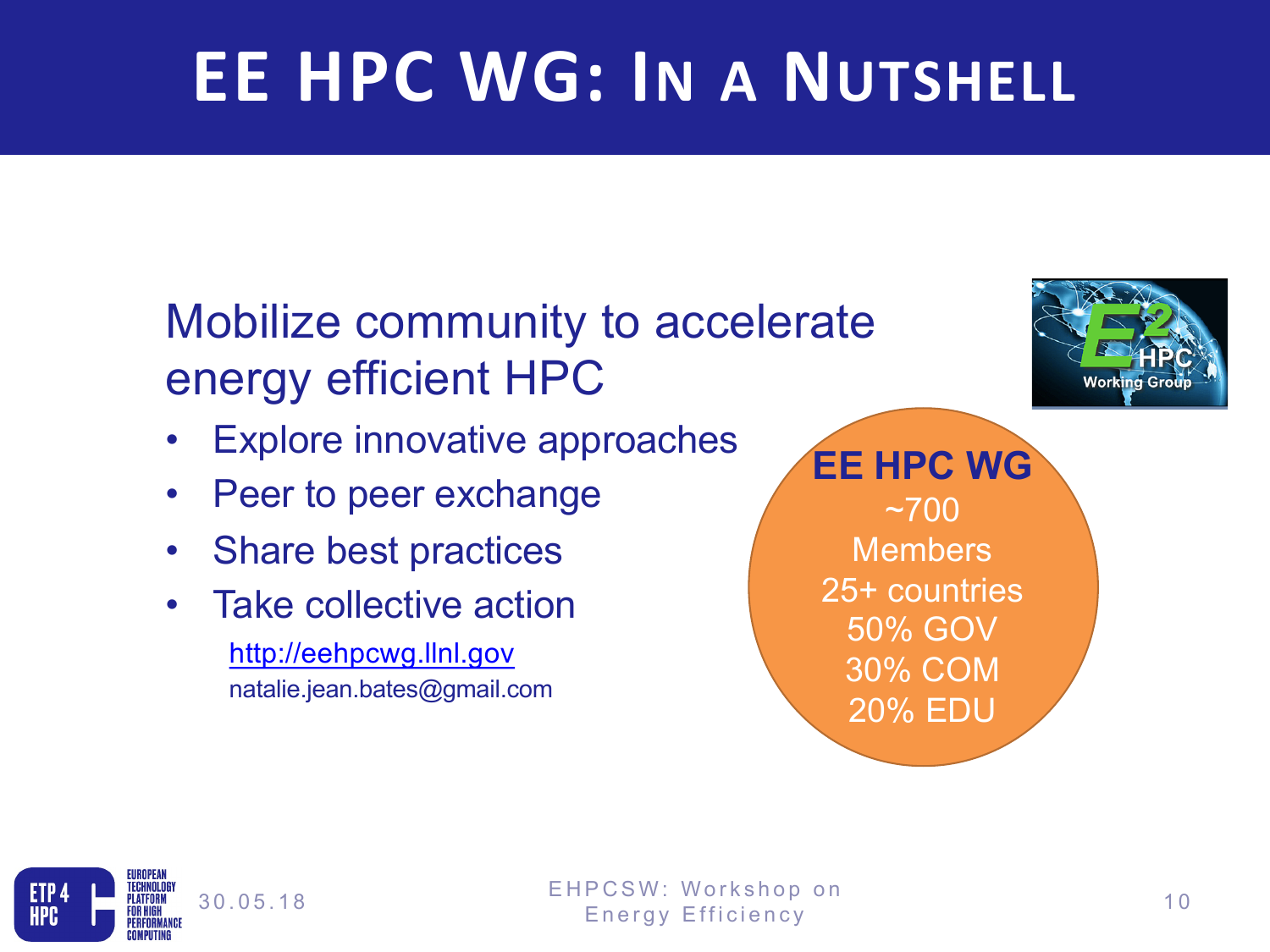#### **EE HPC WG: INTER-DISCIPLINARY BLEND**

#### **TEAMS**

Electric Grid Integration Procurement Energy/Power Aware Job Sched Power Measurement RAS and Maintainability Liquid Cooling Commissioning Liquid Cooling Controls **Dashboards** Wx iTUE/TUE **HPC Systems Infrastructure Infrastructure** 

#### **Broader Engagement**



30.05.18 EHPCSW: Workshop on Energy Efficiency 11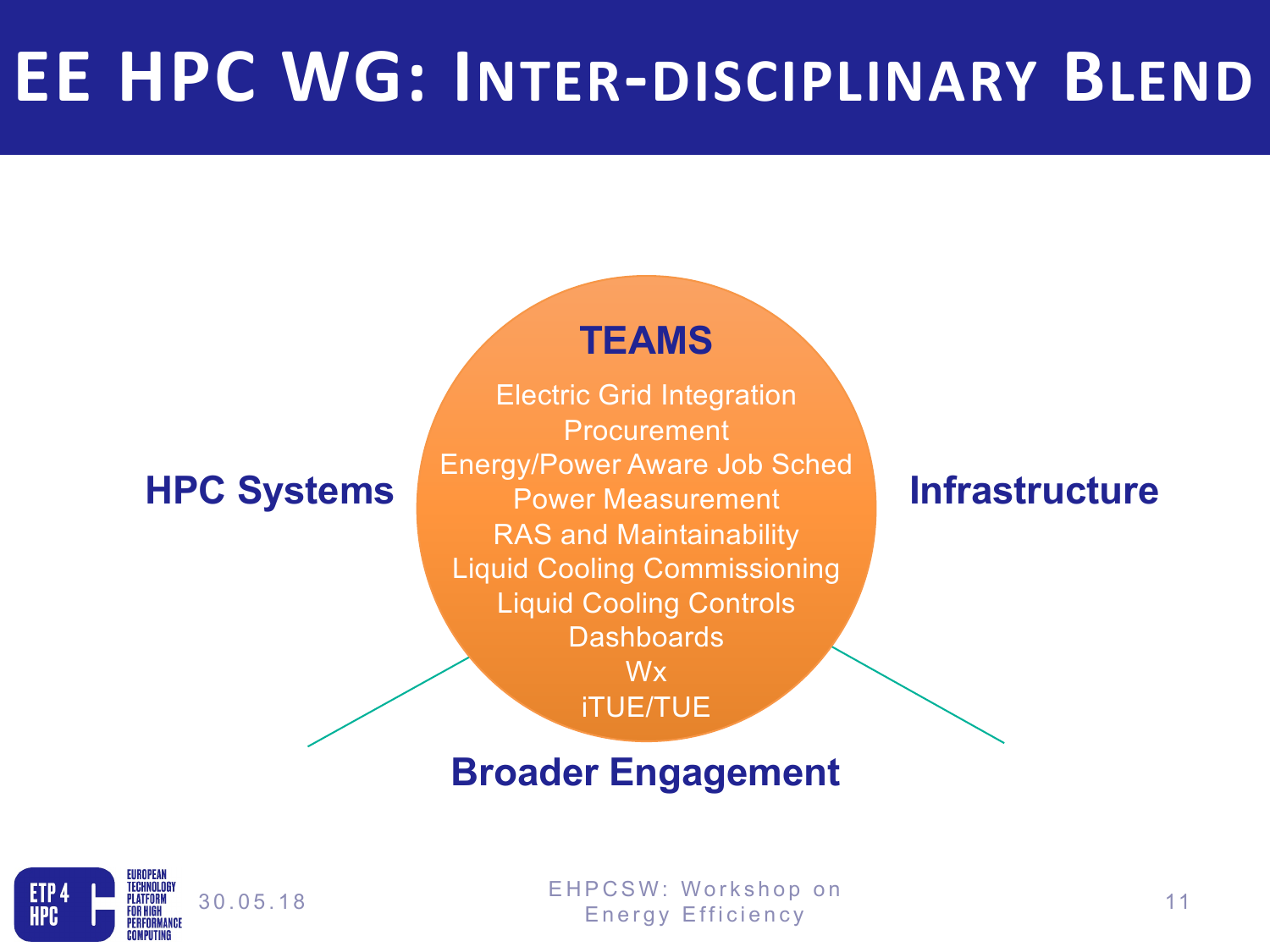# **EE HPC WG: INFRASTRUCTURE**

- Controls
- Energy Reuse Effectiveness
- High Voltage Direct Current
- Liquid Cooling (Wx)
- Liquid Cooling Commissioning
- Maintainability
- TUE and iTUE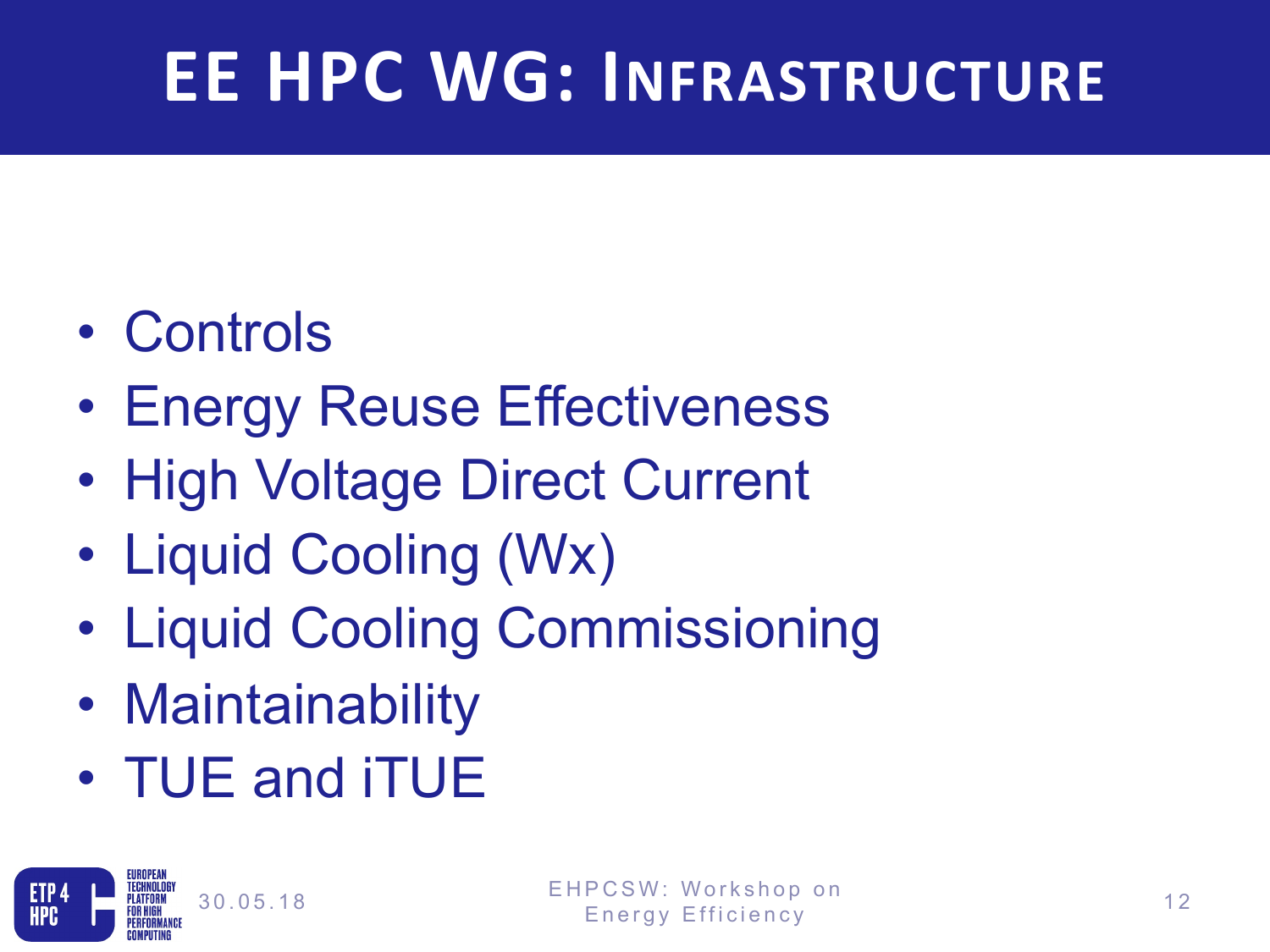# **EE HPC WG: HPC SYSTEMS**

- Energy and Power Aware Job Scheduling and Resource Management
- HPC and Grid Integration
- Procurement Considerations Documents
- System Workload Power Measure **Methodology**

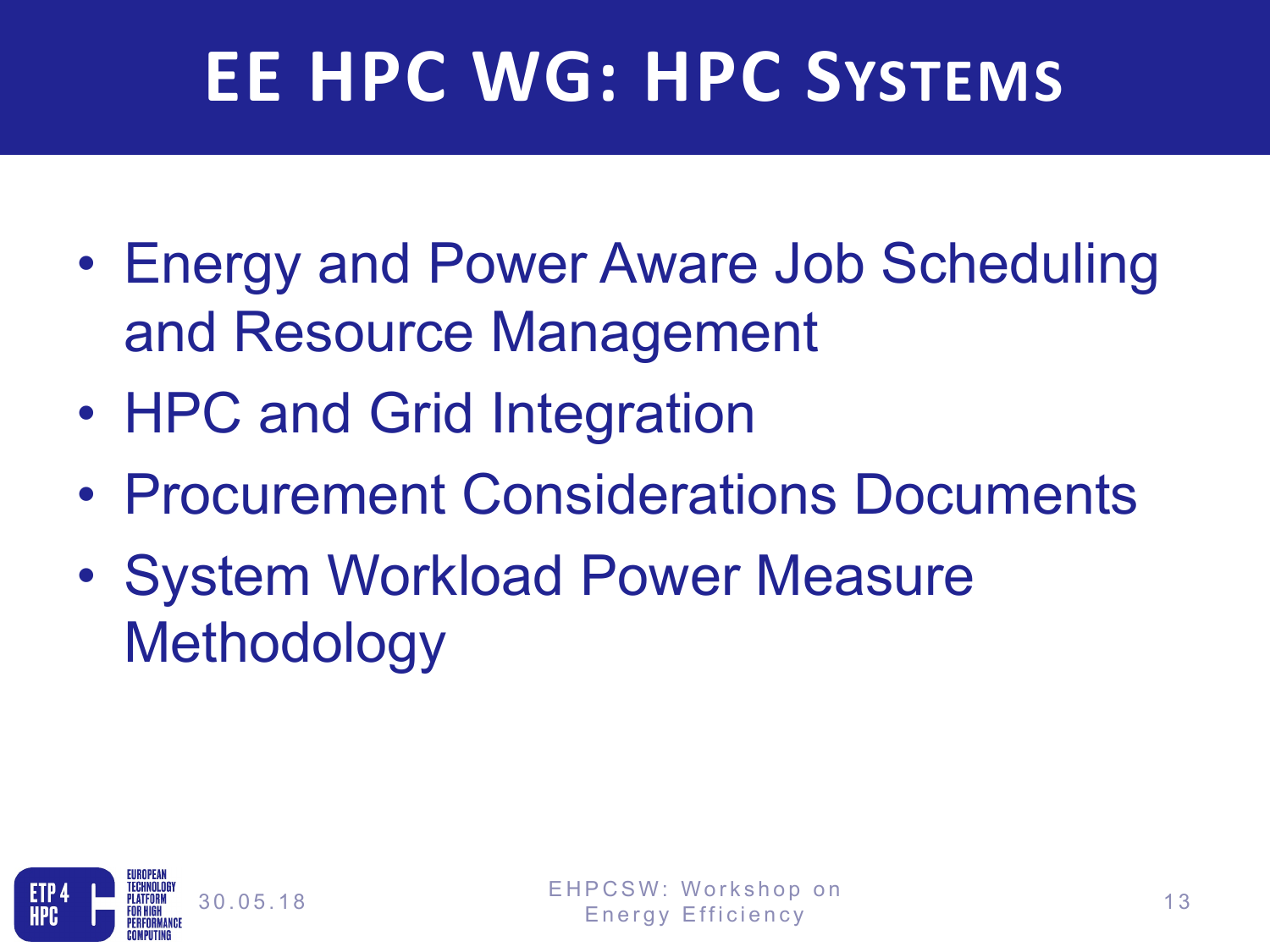## **EE HPC WG: BROADER ENGAGEMENT**

- Conferences
- Workshops
- Papers
- Website
- Webinars
- Press



#### **EWHPC**

European Workshops on HPC Infrastructures









30.05.18 EHPCSW: Workshop on resource workshop on<br>Energy Efficiency 14